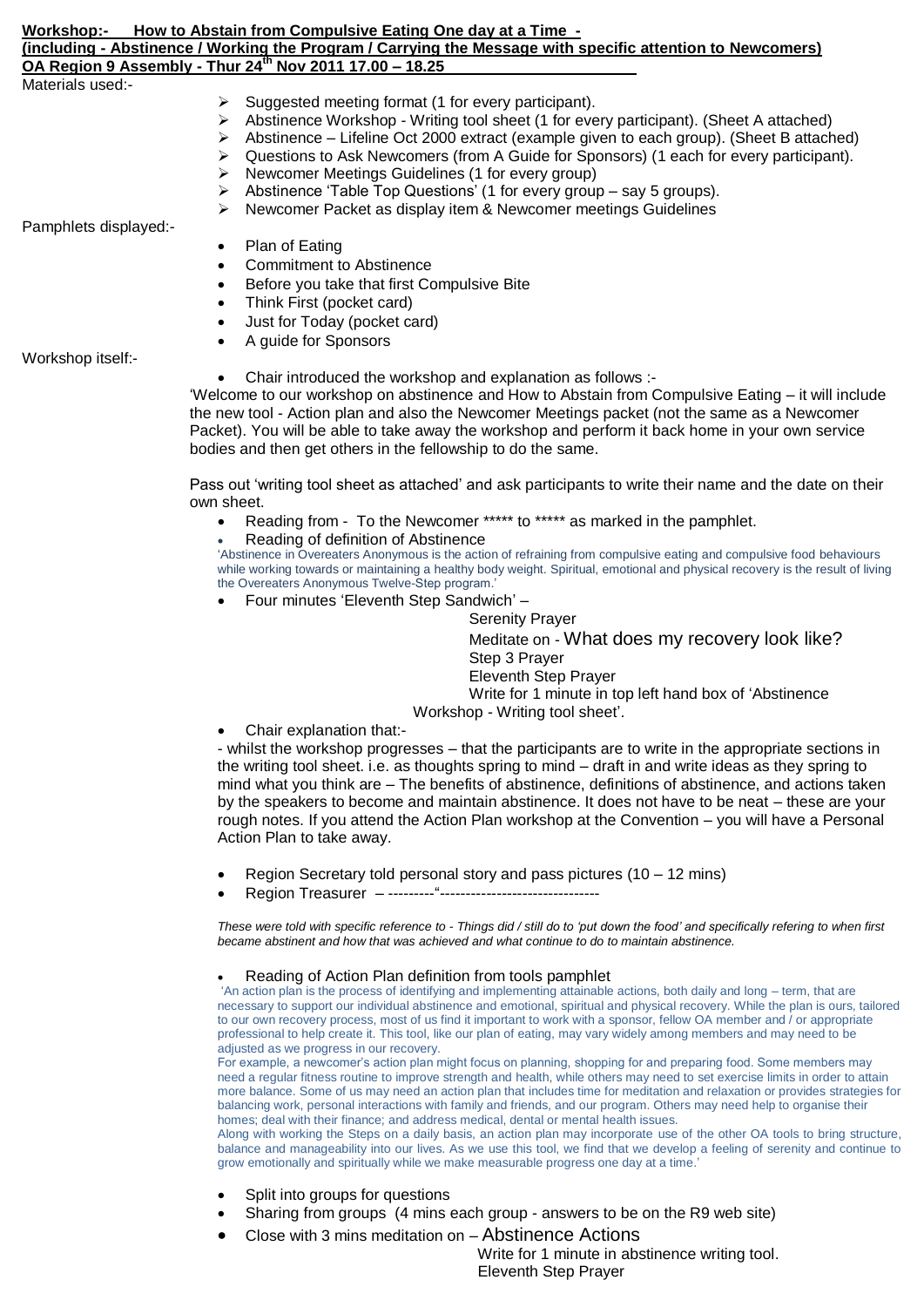# **Questions for the Groups**

Group 1

- 1) How do you make your meeting a 'school for abstinence'
- 
- 2) How do your groups encourage subscriptions to Lifeline?<br>3) Does your groups give out a Newcomer Packet to newco 3) Does your groups give out a Newcomer Packet to newcomers?<br>4) Does your groups use the Newcomer Meetings Guidelines?
- Does your groups use the Newcomer Meetings Guidelines?

### Group 2

- 5) Name some of the things you did / do to become / remain abstinent?<br>6) How do your groups encourage subscriptions to Lifeline?
- How do your groups encourage subscriptions to Lifeline?
- 7) Does your groups give out a Newcomer Packet to newcomers?
- 8) Does your groups use the Newcomer Meetings Guidelines?

### Group 3

- 9) If you are having a Newcomers meeting which topics would you think are good ones to include?
- 10) How do you deal with the translation and distribution of Lifeline in your language?
- 11) Does your groups give out a Newcomer Packet to newcomers?
- 12) Does your groups use the Newcomer Meetings Guidelines?

#### Group 4

- 13) What's the difference between a Plan of Eating and Abstinence?
- 14) How do you deal with the translation and distribution of Lifeline in your language?
- 15) Does your groups give out a Newcomer Packet to newcomers?
- 16) Does your groups use the Newcomer Meetings Guidelines?

## Group 5

- 17) Does your group members all use the OA Meetings Format (as on OA.org) and if so when was the last time they reviewed the latest format and translated it?
- 18) How do you deal with the translation and distribution of Lifeline in your language?
- 19) Does your groups give out a Newcomer Packet to newcomers?
- 20) Does your groups use the Newcomer Meetings Guidelines?

## Group 6

- 21) What pieces of literature does your group recommend to newcomers?
- 22) How do you deal with the translation and distribution of Lifeline in your language?
- 23) Does your groups give out a Newcomer Packet to newcomers?
- 24) Does your groups use the Newcomer Meetings Guidelines?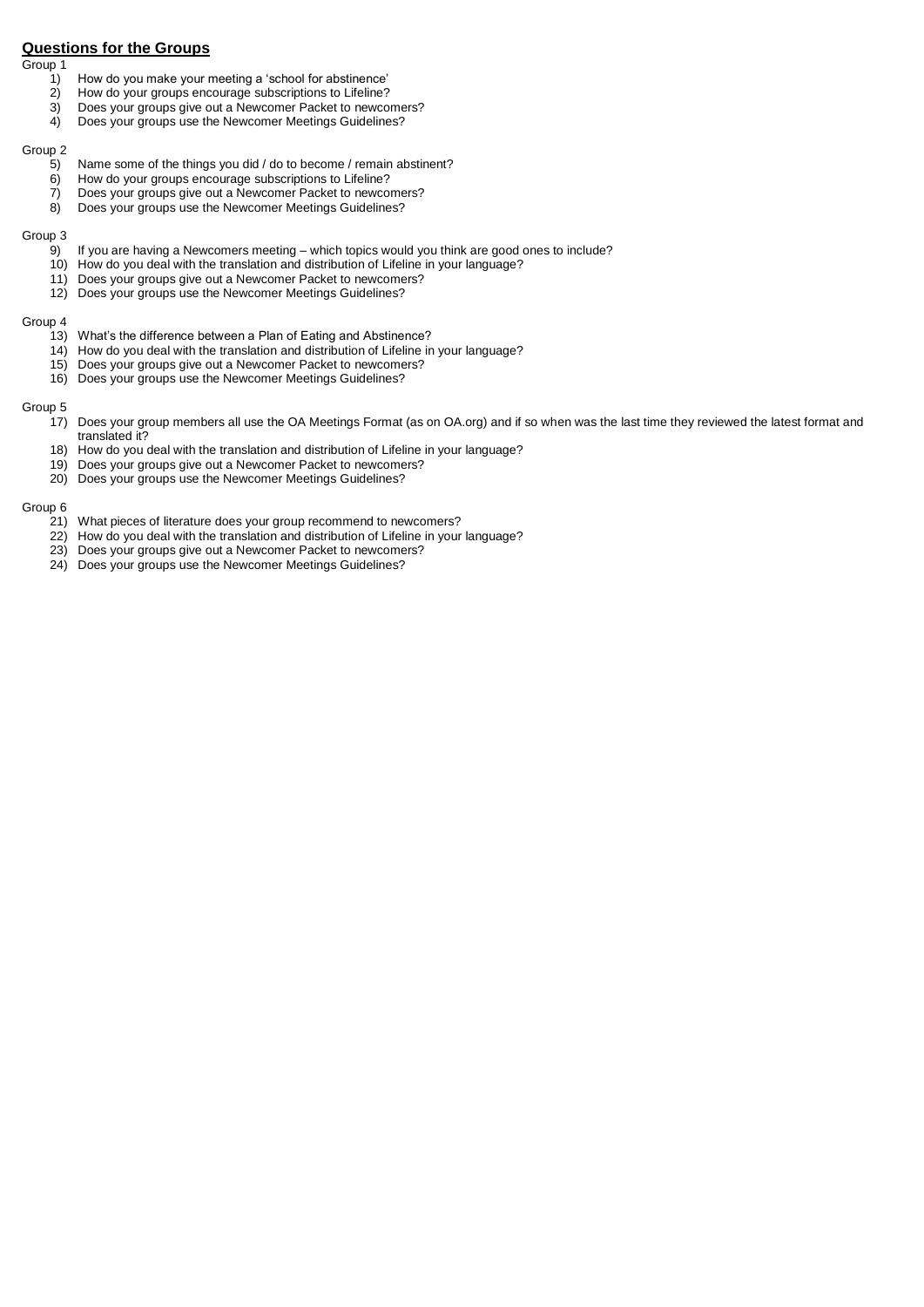| <b>Name</b>                                                                                                                                                                                                                                                                                                                                   | <b>Date</b>                    |
|-----------------------------------------------------------------------------------------------------------------------------------------------------------------------------------------------------------------------------------------------------------------------------------------------------------------------------------------------|--------------------------------|
| In OA, the Statement on Abstinence and Recovery is<br>'Abstinence is the action of refraining from compulsive<br>eating and compulsive food behaviours while working<br>towards or maintaining a healthy body weight. Spiritual,<br>emotional and physical recovery is the result of living the<br>Overeaters Anonymous Twelve Step Program.' | <b>Benefits of abstinence?</b> |
| What does your recovery look like?                                                                                                                                                                                                                                                                                                            |                                |
|                                                                                                                                                                                                                                                                                                                                               |                                |
|                                                                                                                                                                                                                                                                                                                                               |                                |
|                                                                                                                                                                                                                                                                                                                                               |                                |
|                                                                                                                                                                                                                                                                                                                                               |                                |
|                                                                                                                                                                                                                                                                                                                                               |                                |
| <b>Personal Definition of Abstinence</b>                                                                                                                                                                                                                                                                                                      | <b>Actions required.</b>       |
|                                                                                                                                                                                                                                                                                                                                               |                                |
|                                                                                                                                                                                                                                                                                                                                               |                                |